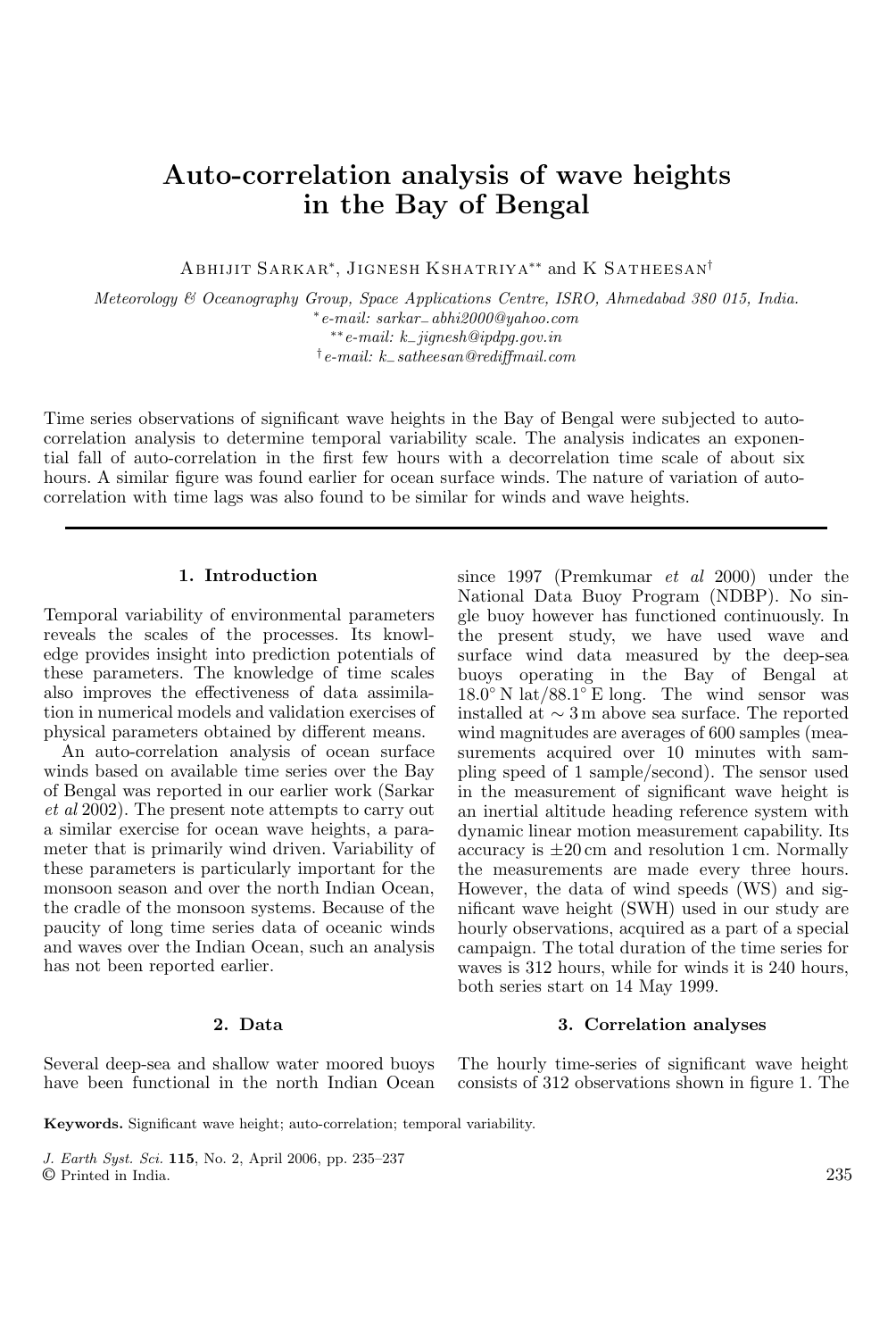

Figure 1. Time series of SWH (in meters) and wind speed  $(in m/s).$ 

analysis carried out earlier by us, with hourly time series observations of surface winds (Sarkar *et al* 2002) consisted of 240 observations (also starting on 14 May 1999 in the bay). The wind speed time series is also reproduced in figure 1 for the sake of completeness. The time-series of significant wave heights were first subjected to an auto-correlation analysis. Assuming the time series to be stationary, one can compute the auto-correlation function of the time series using the formula (Anderson 1994; IMSL 1991):

$$
\rho(k) = \frac{\sigma(k)}{\sigma(0)}\tag{1}
$$

where k is the lag and  $\sigma(k)$  is the auto-covariance function for lag  $k$ , and is given by

$$
\sigma(k) = \frac{1}{n} \sum_{t=1}^{n-k} (X_t - \mu)(X_{t+k} - \mu) \tag{2}
$$

where  $\mu$  is the mean of the time series.



Figure 2. Variation of auto-correlation of significant wave height and wind speed with time lag (length of SWH series is 312 hours, and that of WS is 240 hours).

The auto-correlation values were computed for different spans of time starting with six hours. The computation showed an approach to convergence when the number of observations exceeds 200.

# **4. Results and discussions**

Figure 2 shows the variation of auto-correlation with time lag with all 312 hours' observations for wave height. Variation of auto-correlation for wind speed reported in Sarkar *et al* (2002) has also been shown in the figure for comparison. The nature of the fall of auto-correlation with time lag for both WS and SWH are identical. This is a characteristic, which is not apparent from the time series plot. The pattern of variation with time lag up to about eight hours is seen to be quite close to an exponential function and the subsequent analyses were restricted to time lags of up to eight hours. The e-folding value in the case of significant wave heights is about six hours, a value close to the e-folding value for surface wind speed (Sarkar *et al* 2002). The difference between the auto-correlation of SWH and that of WS is that, for SWH the auto-correlation falls to a value of  $\sim 0.9$  in about 2.5 hours (as against 2 hours for WS). The wave field thus is slightly slower in losing its auto-correlation magnitude. The present study demonstrates that the temporal coherence scale of SWH is very similar to that of WS in our study area. Hence, in data assimilation/validation experiments with SWH, a weighting function with a threshold value between 0.5 and 3 hours may be designed.